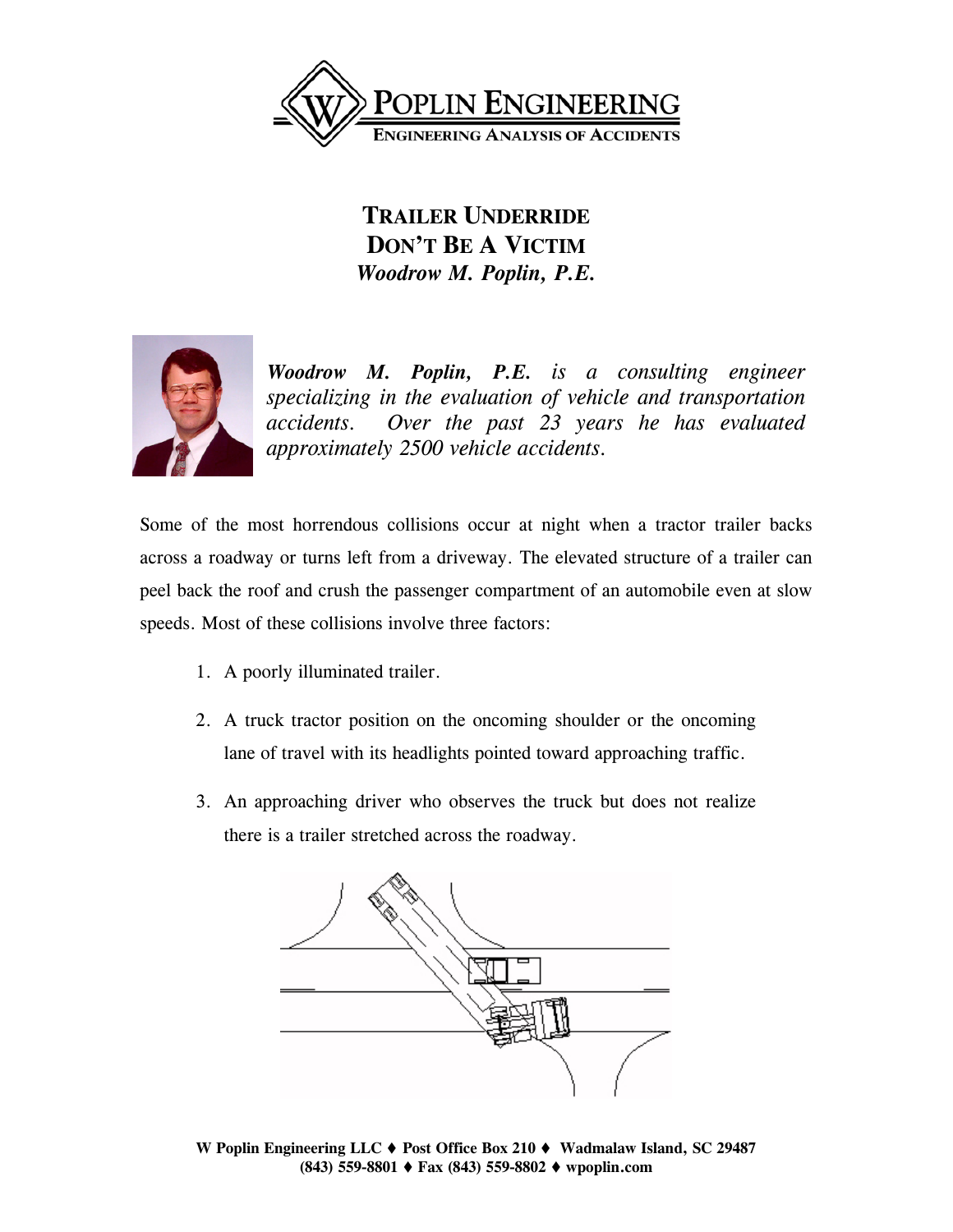The typical trailer is illuminated with three side marker lights, an amber light on the side near the front, an amber light in the middle and a red marker light on the side at the rear. In addition, a similar color reflector must be located adjacent to the side marker light. On most trailers both the marker lights and the reflectors are small. When located behind the glare of oncoming headlights, the side lights can be somewhat difficult to see under the best of circumstances. However, there are a variety of conditions which can further decrease the visibility of the trailer. These include:

- 1. The lights may be burned out or otherwise damaged.
- 2. The jackknifed truck tractor will hide the forwardmost side marker light of a flatbed or similar trailer.
- 3. Dirt and dust from the road will reduce the conspicuity of low mounted marker lights. Diesel exhaust may cover the high mounted lights.
- 4. Straps, load binders or other tie down materials may block visibility of the side marker lights.
- 5. 5. A mailbox, brush or parked vehicle may block the rear side marker light.

There are currently efforts in place to increase the visibility of tractor trailers. Increasing the number of lights, higher visibility paint and reflective tape are cost effective means to dramatically improve the visibility of trailers. In addition, drivers should avoid backing across roadways at night. If they are caught in this situation, they can attract attention by turning the tractor trailer lights on and off.

How to avoid a trailer side underrride accident:

1. Approach stopped or slow moving vehicles with caution, even if they do not appear to be blocking your lane.